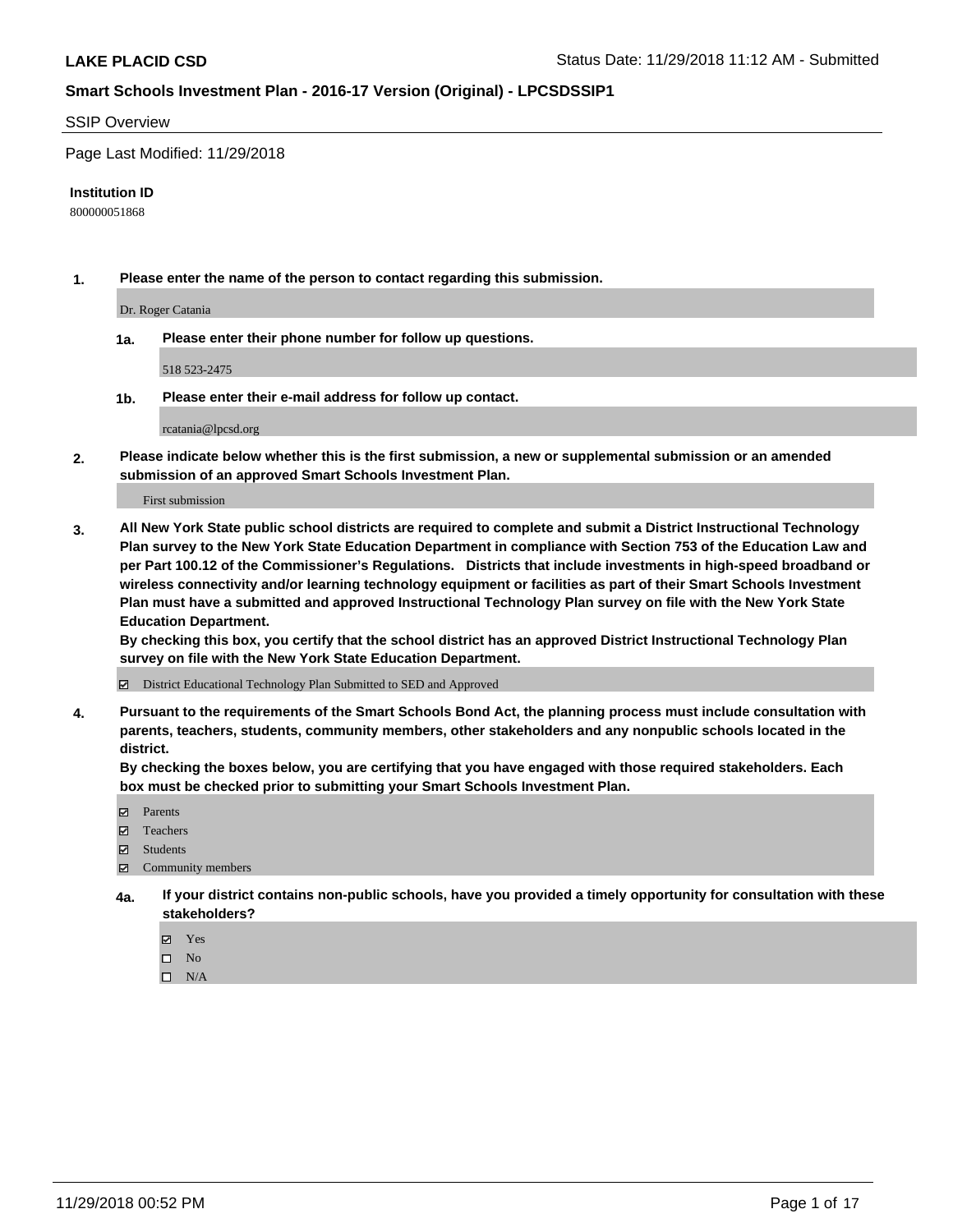## SSIP Overview

Page Last Modified: 11/29/2018

## **5. Certify that the following required steps have taken place by checking the boxes below: Each box must be checked prior to submitting your Smart Schools Investment Plan.**

- The district developed and the school board approved a preliminary Smart Schools Investment Plan.
- $\boxtimes$  The preliminary plan was posted on the district website for at least 30 days. The district included an address to which any written comments on the plan should be sent.
- $\boxtimes$  The school board conducted a hearing that enabled stakeholders to respond to the preliminary plan. This hearing may have occured as part of a normal Board meeting, but adequate notice of the event must have been provided through local media and the district website for at least two weeks prior to the meeting.
- The district prepared a final plan for school board approval and such plan has been approved by the school board.
- $\boxtimes$  The final proposed plan that has been submitted has been posted on the district's website.
- **5a. Please upload the proposed Smart Schools Investment Plan (SSIP) that was posted on the district's website, along with any supporting materials. Note that this should be different than your recently submitted Educational Technology Survey. The Final SSIP, as approved by the School Board, should also be posted on the website and remain there during the course of the projects contained therein.**

PrelimSSIP.pdf

**5b. Enter the webpage address where the final Smart Schools Investment Plan is posted. The Plan should remain posted for the life of the included projects.**

http://www.lpcsd.org/site/district/Smart%20Schools%20Tech%20Plan%20Nov%202016.pdf

**6. Please enter an estimate of the total number of students and staff that will benefit from this Smart Schools Investment Plan based on the cumulative projects submitted to date.**

661

**7. An LEA/School District may partner with one or more other LEA/School Districts to form a consortium to pool Smart Schools Bond Act funds for a project that meets all other Smart School Bond Act requirements. Each school district participating in the consortium will need to file an approved Smart Schools Investment Plan for the project and submit a signed Memorandum of Understanding that sets forth the details of the consortium including the roles of each respective district.**

 $\Box$  The district plans to participate in a consortium to partner with other school district(s) to implement a Smart Schools project.

**8. Please enter the name and 6-digit SED Code for each LEA/School District participating in the Consortium.**

| <b>Partner LEA/District</b> | <b>ISED BEDS Code</b> |
|-----------------------------|-----------------------|
| (No Response)               | (No Response)         |

**9. Please upload a signed Memorandum of Understanding with all of the participating Consortium partners.**

(No Response)

**10. Your district's Smart Schools Bond Act Allocation is:**

\$247,641

**11. Enter the budget sub-allocations by category that you are submitting for approval at this time. If you are not budgeting SSBA funds for a category, please enter 0 (zero.) If the value entered is \$0, you will not be required to complete that survey question.**

|                                              | Sub-<br><b>Allocations</b> |
|----------------------------------------------|----------------------------|
| <b>School Connectivity</b>                   |                            |
| <b>Connectivity Projects for Communities</b> |                            |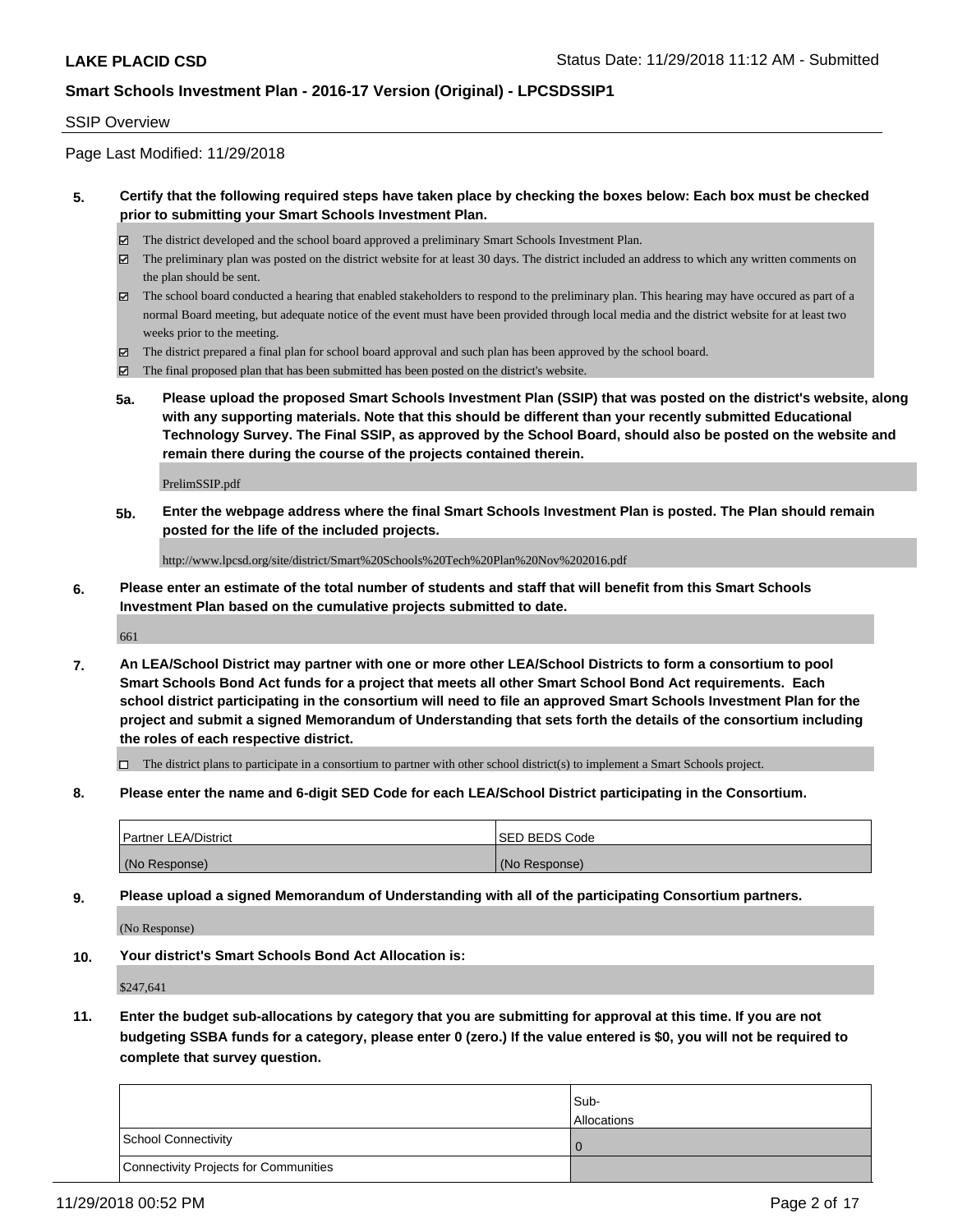# SSIP Overview

Page Last Modified: 11/29/2018

|                                    | Sub-<br>Allocations |
|------------------------------------|---------------------|
|                                    | $\Omega$            |
| Classroom Technology               | 155,178             |
| Pre-Kindergarten Classrooms        | $\Omega$            |
| Replace Transportable Classrooms   |                     |
| <b>High-Tech Security Features</b> | 92,463              |
| Totals:                            | 247,641             |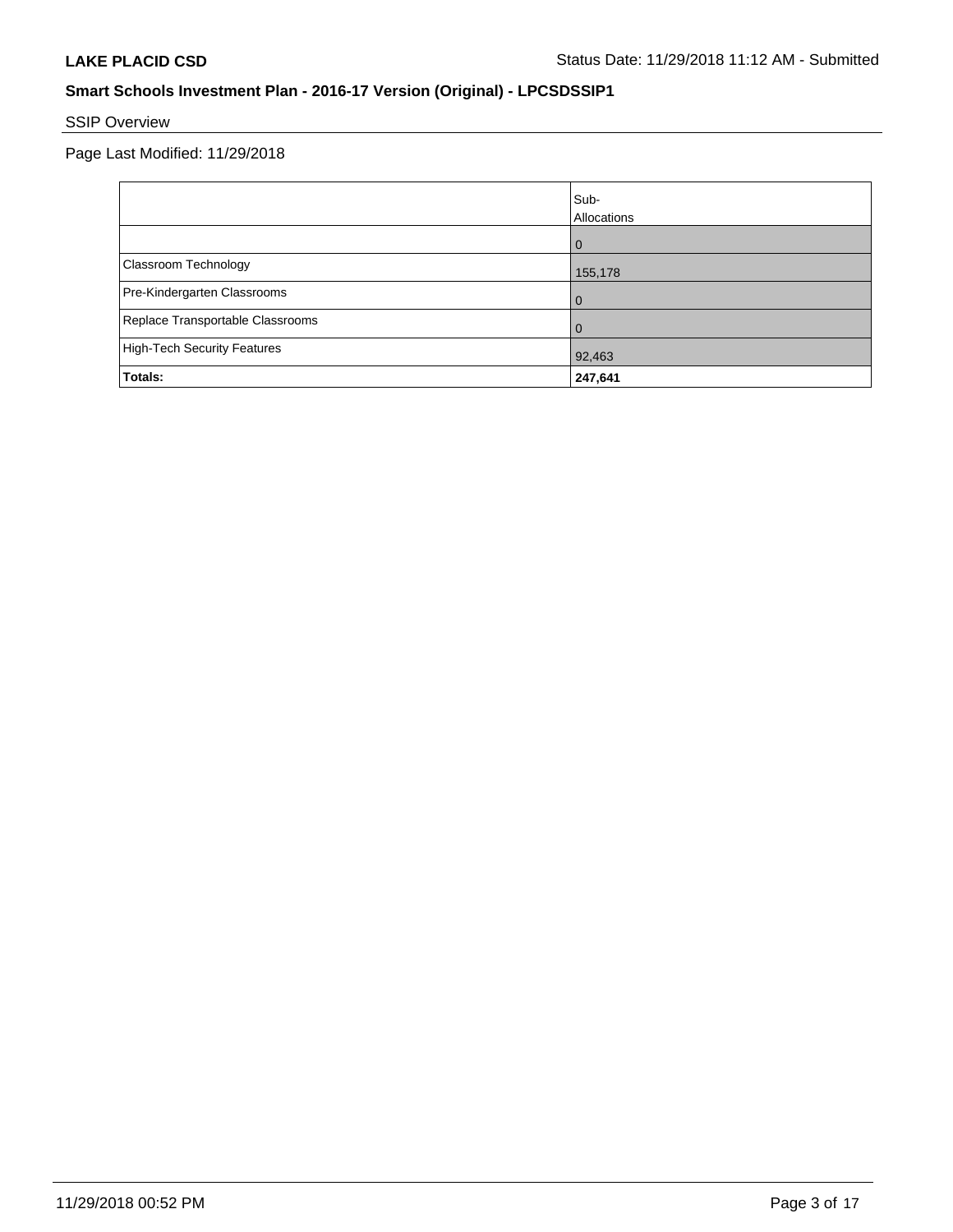## Classroom Learning Technology

Page Last Modified: 11/29/2018

**1. In order for students and faculty to receive the maximum benefit from the technology made available under the Smart Schools Bond Act, their school buildings must possess sufficient connectivity infrastructure to ensure that devices can be used during the school day. Smart Schools Investment Plans must demonstrate that sufficient infrastructure that meets the Federal Communications Commission's 100 Mbps per 1,000 students standard currently exists in the buildings where new devices will be deployed, or is a planned use of a portion of Smart Schools Bond Act funds, or is under development through another funding source.**

**Smart Schools Bond Act funds used for technology infrastructure or classroom technology investments must increase the number of school buildings that meet or exceed the minimum speed standard of 100 Mbps per 1,000 students and staff within 12 months. This standard may be met on either a contracted 24/7 firm service or a "burstable" capability. If the standard is met under the burstable criteria, it must be:**

**1. Specifically codified in a service contract with a provider, and**

**2. Guaranteed to be available to all students and devices as needed, particularly during periods of high demand, such as computer-based testing (CBT) periods.**

**Please describe how your district already meets or is planning to meet this standard within 12 months of plan submission.**

The Lake Placid Central School District has a student population of 667 students. Our internet service provider is the Northeastern Regional Information Center (NERIC). Our current contracted internet speed of 70 Mbps for the number of students we host meets the minimum speed standard.

- **1a. If a district believes that it will be impossible to meet this standard within 12 months, it may apply for a waiver of this requirement, as described on the Smart Schools website. The waiver must be filed and approved by SED prior to submitting this survey.**
	- By checking this box, you are certifying that the school district has an approved waiver of this requirement on file with the New York State Education Department.

## **2. Connectivity Speed Calculator (Required)**

|                         | Number of<br>Students | Multiply by<br>100 Kbps | Divide by 1000 Current Speed<br>to Convert to<br>Required<br>Speed in Mb | l in Mb | Expected<br>Speed to be<br>Attained Within Required<br>12 Months | Expected Date<br>When<br>Speed Will be<br>Met |
|-------------------------|-----------------------|-------------------------|--------------------------------------------------------------------------|---------|------------------------------------------------------------------|-----------------------------------------------|
| <b>Calculated Speed</b> | 667                   | 66.700                  | 66.7                                                                     | 70      | (No<br>Response)                                                 | (No<br>Response)                              |

## **3. If the district wishes to have students and staff access the Internet from wireless devices within the school building, or in close proximity to it, it must first ensure that it has a robust Wi-Fi network in place that has sufficient bandwidth to meet user demand.**

**Please describe how you have quantified this demand and how you plan to meet this demand.**

The Lake Placid Central School District Local Area Network within and between school buildings is 1Gb. Our Cisco network and switches have been replaced within the past 3 years. The District has installed a Cisco WiFi network providing hotspots throughout the elementary and middle/high school buildings. The addition of approximately 275 new wireless devices will not create a burden on the system.

**4. All New York State public school districts are required to complete and submit an Instructional Technology Plan survey to the New York State Education Department in compliance with Section 753 of the Education Law and per Part 100.12 of the Commissioner's Regulations.**

**Districts that include educational technology purchases as part of their Smart Schools Investment Plan must have a submitted and approved Instructional Technology Plan survey on file with the New York State Education Department.**

By checking this box, you are certifying that the school district has an approved Instructional Technology Plan survey on file with the New York State Education Department.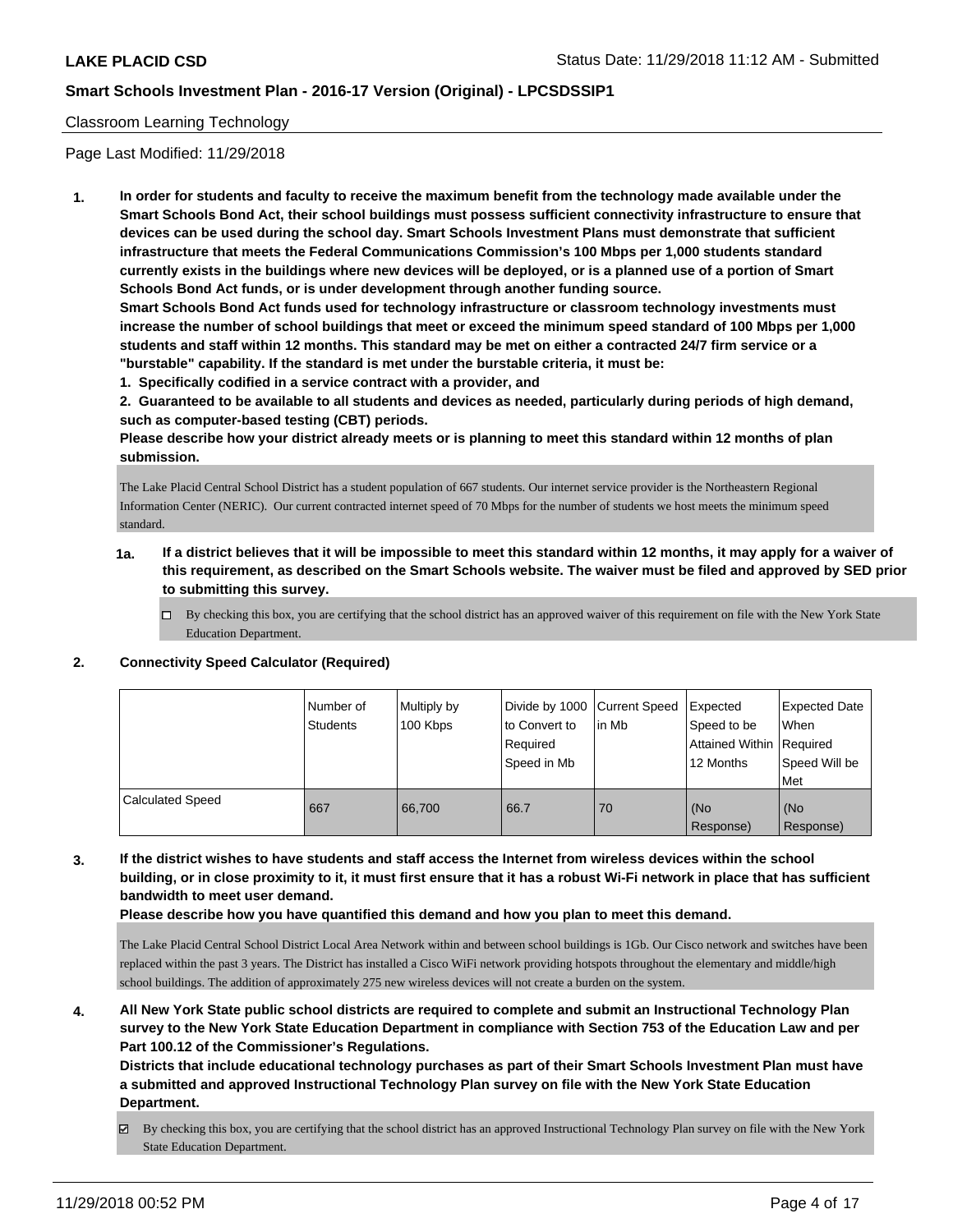### Classroom Learning Technology

Page Last Modified: 11/29/2018

**5. Describe the devices you intend to purchase and their compatibility with existing or planned platforms or systems. Specifically address the adequacy of each facility's electrical, HVAC and other infrastructure necessary to install and support the operation of the planned technology.**

The Lake Placid Central School District will purchase a variety of mobile computing devices including ipads, laptops and chromebooks. In addition the district will replace desktop computer labs for the Elementary and Middle High School. The district has the current infrastructure to support these devices.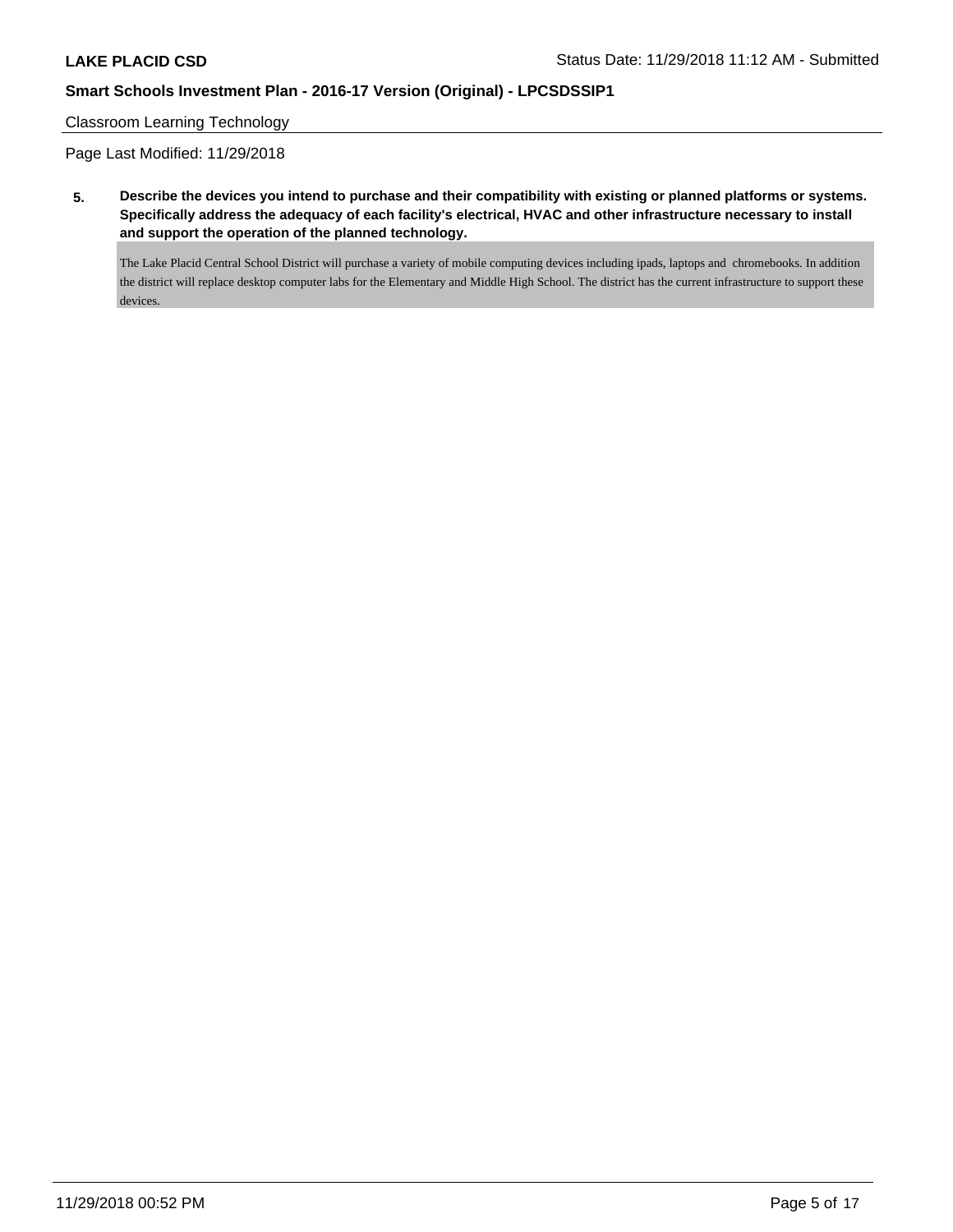#### Classroom Learning Technology

Page Last Modified: 11/29/2018

- **6. Describe how the proposed technology purchases will:**
	- **> enhance differentiated instruction;**
	- **> expand student learning inside and outside the classroom;**
	- **> benefit students with disabilities and English language learners; and**
	- **> contribute to the reduction of other learning gaps that have been identified within the district.**

**The expectation is that districts will place a priority on addressing the needs of students who struggle to succeed in a rigorous curriculum. Responses in this section should specifically address this concern and align with the district's Instructional Technology Plan (in particular Question 2 of E. Curriculum and Instruction: "Does the district's instructional technology plan address the needs of students with disabilities to ensure equitable access to instruction, materials and assessments?" and Question 3 of the same section: "Does the district's instructional technology plan address the provision of assistive technology specifically for students with disabilities to ensure access to and participation in the general curriculum?"**

The Lake Placid Central School District is committed to address the needs of students who struggle to succeed in a rigorous curriculum, including students with disabilities and English language learners. Not only does the use of devices offer greater opportunities to differentiate instruction, but it also allows for a wider use of universal design approaches to instruction that make learning accessible to all students regardless of differences. The district continues to provide equitable access to instruction, materials and assessments using technology to all students with disabilities and English language learners . Our proposed purchases with Smart School Bond Act funding will place additional mobile computing (ipads and laptops) in the hands of all students, in particular in the hands of students with disabilities and English language learners.

The proposed purchases of iPads and chromebooks will benefit Students with Disabilities and English Language Learners. The Lake Placid Central School District has it's own Google School in the district. The district has added the Google Read and Write extension to all district users. Users offsite logging in with their school account can view and use the Read and Write Toolbar in Google Docs or on Google Chrome. The suite of tools available include:

\*audio reading of written material in google docs or on a webpage.

\*audio dictation where a student can speak their answer/story and it is written in a google doc.

 \*color highlighting-highlighting a section of a passage focused on a particular theme, using different colors for different sections then "collecting" the same colored highlights together.

\*screen highlighting to focus a students attention on a particular passage.

\*screen masking which allows students to highlight just one line to read, then moving down to the next.

\*word prediction allows students to start typing a word and the program will offer predicted completed words.

\*web page simplification allows student and teachers to click on a button and remove all ads and side menus from a webpage.

 \*snapverter is a powerful tool for teachers of students with disabilities to take any handout from a classroom teacher and snap a photo of it, drop it into a folder on their google drive, and the drive converts it to a google doc using optical character recognition.

Beginning in Grade 3 and moving through Grade 12 students with disabilities are taught their logins and how to use the google Read and Write toolbar to help with reading, writing, dictating and simplifying webpages to assist in the completion of their assignments.

In Grades K-3 iPads are used with students with disabilities in a variety of ways. Students may be assigned their own device depending on their disability. These devices have apps installed that assist with communication, social interactions, life skills (around the house, potty, etc), motor skills and early learning apps (number and letter recognition). The skill levels and the apps used are selected to the appropriate level of the students by the learning specialist teacher and support staff (speech, occupational therapy, physical therapy). In grade 3 all students are assigned an individual ipad installed with a variety of instructional apps. Differentiation occurs in reading when students use the reading app Epic Books to take a test and the results align their reading levels to a range of high interest books they can read on the ipad. Students with disabilities in these classrooms are reading books at their level, with support, in the regular classroom.

English language learners use ipads initially upon entry into the school district. Ipads allow the older students the opportunity to use Google Translate to associate the English word with the word or concept in their native language. Google Translate can also be used to scan a document via the iPad to translate an entire written passage on a website or written document to the student's home language.

As students become more proficient, the Google Read and Write toolbar is introduced and the picture dictionary feature utilized.

Younger English language learners use the iPads to associate meaning from photos to the English words. Early learning apps in numbers, alphabet,

picturebooks of household objects, farm animals, etc. have worked well in allowing ELL students to associate the known object to a new word. Students progress to early books with read aloud features with highlighted text.

Both students with disabilities and English language learners benefit from the instructional tools provided by iPads and Chromebooks. Mobile computing enhances differentiated instruction in a classroom setting. A mobile platform allows students to find sources appropriate for their levels of reading and understanding. Products created using mobile platforms are more equitable and of higher quality. Mobile computing increases collaboration among students. For example, instead of writing a summary of a topic, students could write a "chapter" in an e-book to be used by the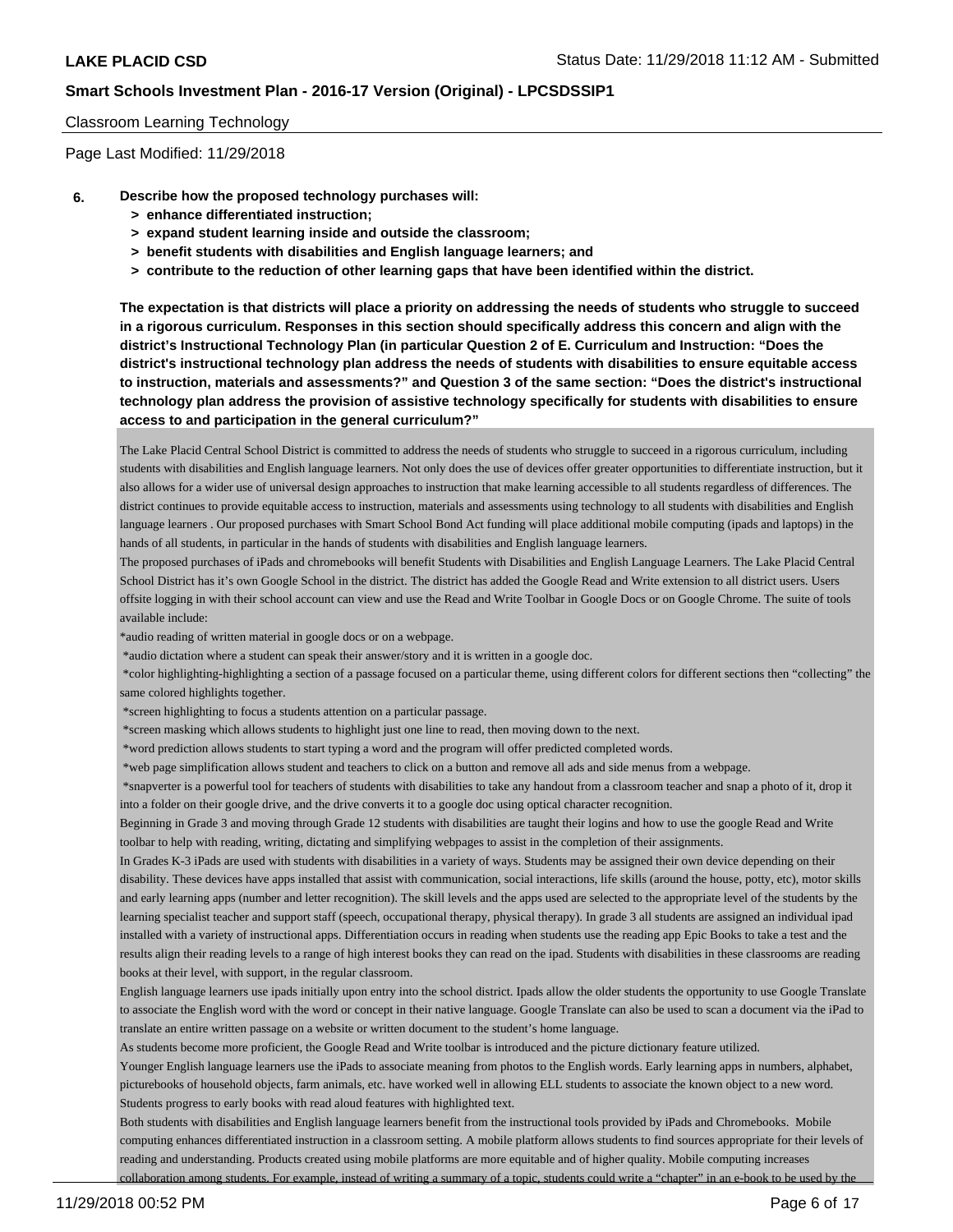## Classroom Learning Technology

## Page Last Modified: 11/29/2018

rest of the class. A loan program allowing students to sign out ipads and laptops expands learning outside of the classroom. Research has indicated that mobile computing increases both student motivation, a personalization of learning and increased engagement. Increased engagement in learning results in an increase of quality and quantity of work (Swan, et al, 2005). Mobile computing provides a multi-modal integration of text, images and videos similar to other platforms familiar to many students.

At the middle/high school level we have expanded our mobile computing beyond rolling carts of laptops to dedicated carts in grade levels and subject areas. Smart School Bond Act funding will allow us to move further toward a one-to-one model at the middle/high school level.

At Lake Placid Central School we see the benefit of providing a personal, mobile, connected learning environment to all students, particularly students with disabilities and English language learners. Technology is a tool that we use to open equitable access to learning for all students with disabilities and English language learners.

## **7. Where appropriate, describe how the proposed technology purchases will enhance ongoing communication with parents and other stakeholders and help the district facilitate technology-based regional partnerships, including distance learning and other efforts.**

The proposed technology purchases within the Smart Schools Bond Act funding will enhance education by placing technology in the hands of students. The Lake Placid Central School District will expand it's commitment to increase ongoing communication with parents and community members about the new educational opportunities provided by the new technology. At both the elementary and middle/high school levels the current parental newsletters will feature articles on new technologies and specific projects in the district. The district has also created a partnership between the school district and the Lake Placid News, the local newspaper. The newspaper will feature a column written by a Lake Placid Central School teacher, administrator, staff member or student highlighting a program or project within the district each week. The column in the local paper will increase communication with parents and community members about the programs Smart Schools Bond Act funding allows our students.

Lake Placid Central School District views Smart Schools Bond Act funding proposed technology purchases as a vehicle to increase collaborative student projects with an additional presentation component that would see family and community members as the targeted audience. Student projects utilizing online technology would ultimately open the schoolhouse doors to the community so that our community members could more easily collaborate with student activities as participants and audience members.

Using Smart Schools Bond Act funding proposed technology purchases of a variety of mobile computing devices will facilitate a renewed regional partnership with the three (3) non-public schools in the district. Two of the three non-public schools matriculate students to the public school in 4th and 9th grades. With the technology loan program and a commitment to discuss and create a shared vision of skills and student opportunities, we hope to coordinate efforts with our non-publics to use mobile computing to it's highest educational advantage. As will be discussed in question #8 to follow, the district will also enhance our partnership with our non-public schools through invitation to select presentations to students and staff. Technology will also be in place to live-stream and archive staff development opportunities for access to our non-public partners. One goal of our increased collaboration with the non-public schools within our district is to develop a group of educators willing to communicate topics and skills through skype interactions with students in different schools. These "ask an expert" opportunities will range from a virtual tour of one of the nonpublic schools that has a working farm onsite to the robotics classes from different schools skyping to compare classroom learning. The Lake Placid Central School District is committed to foster our regional partnership with the three non-public schools in our district.

An additional private secondary school in Lake Placid, the National Sports Academy, permanently closed its doors on May 31, 2015.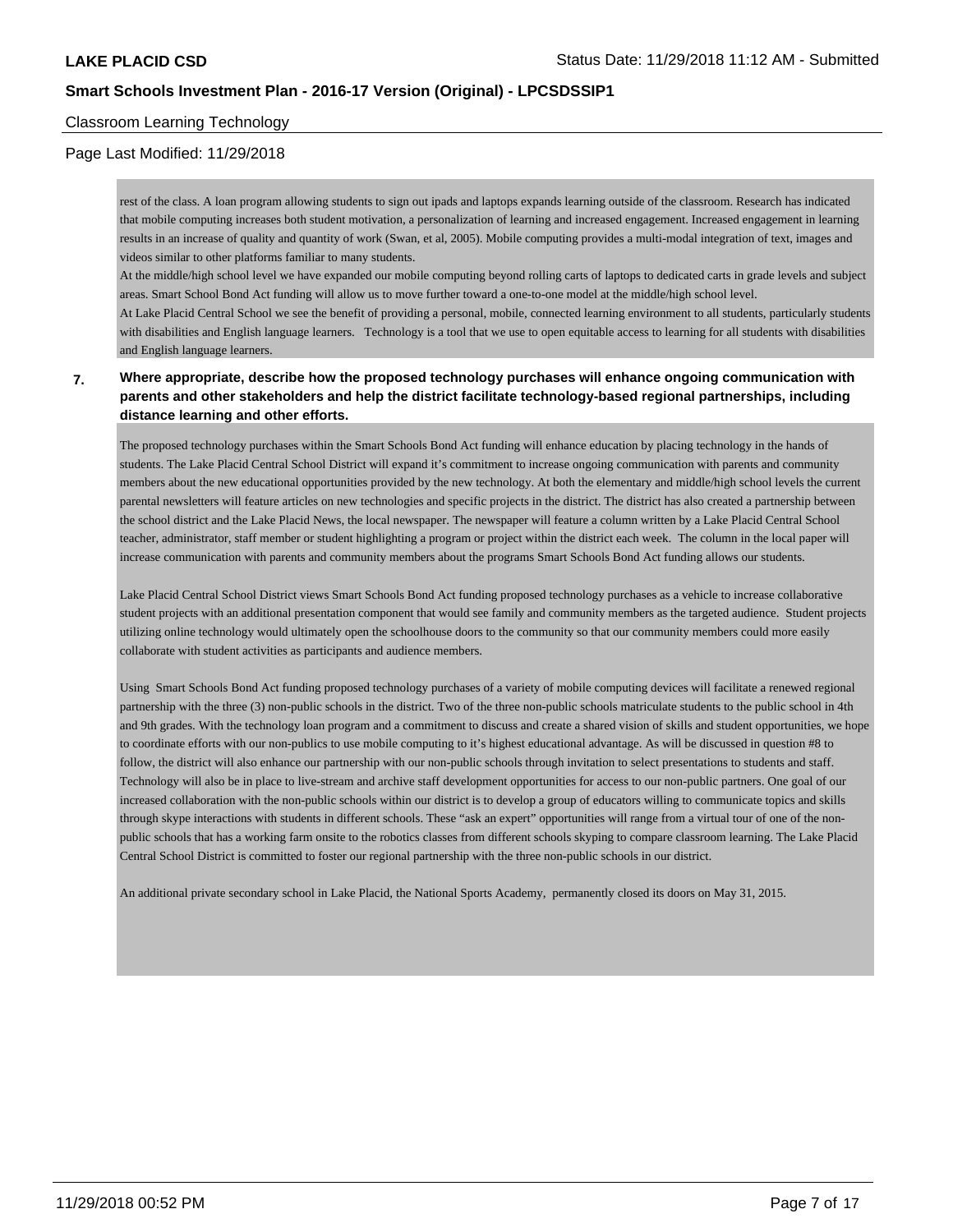### Classroom Learning Technology

Page Last Modified: 11/29/2018

**8. Describe the district's plan to provide professional development to ensure that administrators, teachers and staff can employ the technology purchased to enhance instruction successfully.**

**Note: This response should be aligned and expanded upon in accordance with your district's response to Question 1 of F. Professional Development of your Instructional Technology Plan: "Please provide a summary of professional development offered to teachers and staff, for the time period covered by this plan, to support technology to enhance teaching and learning. Please include topics, audience and method of delivery within your summary."**

Technology professional development is offered to Teachers and Teaching Assistants through multiple paths that focus on instructional application of technology, student engagement, professional learning communities, and new technologies.

The district will also enhance our staff-development partnership with our non-public schools through invitation to select presentations to students and staff. Technology will also be in place to live-stream and archive staff development opportunities for access to our non-public partners.

Superintendent's Conference Days: Through a series of four full-days and two half-days teachers have the opportunity to attend a variety of guest facilitator and teacher-taught workshops on relevant technologies. The charts below outlines the preliminary look at the 2016-17 offerings. Final determination of offerings will be conducted by the District Staff Development Committee, a representative group of board members, administrators, teachers and teaching assistants.

| <b>Professional Development</b>                                                                   | Topics                                                                                                                                                                                                                        | Audience                                | Delivery Method                                                     |
|---------------------------------------------------------------------------------------------------|-------------------------------------------------------------------------------------------------------------------------------------------------------------------------------------------------------------------------------|-----------------------------------------|---------------------------------------------------------------------|
| Superintendent's Conference Days<br>$109/01/16$ ,<br>09/02/16<br>10/21/16<br>02/17/17<br>03/24/17 | Sample topics to include:<br><b>Strategic Goals</b><br>Google School<br><b>Making Learning Visible</b><br>iPad apps for classroom<br>management<br>Twitter in the classroom<br><b>Advanced Google Tools</b><br>iPads for Elem | <b>Teachers and Teaching Assistants</b> | Teacher-led workshops and hands<br>on opportunities with technology |
|                                                                                                   | iPads in the 1 to 1 classroom                                                                                                                                                                                                 |                                         |                                                                     |

Public/Non-Public School Professional Learning Community will be created for those educators interested in digital sharing of information and video content to enhance instruction.

| <b>Professional Development</b>                             | Topics                                                                               | Audience                           | Delivery Method                                                             |
|-------------------------------------------------------------|--------------------------------------------------------------------------------------|------------------------------------|-----------------------------------------------------------------------------|
| Public/Non-Public Professional<br><b>Learning Community</b> | Digital information sharing, video<br>content opportunities, new<br>technology tools | <b>Teachers and Administrators</b> | Workshop, discussion,<br>group work,<br>hands on activities, skype sessions |

**9. Districts must contact the SUNY/CUNY teacher preparation program that supplies the largest number of the district's new teachers to request advice on innovative uses and best practices at the intersection of pedagogy and educational technology.**

 $\boxtimes$  By checking this box, you certify that you have contacted the SUNY/CUNY teacher preparation program that supplies the largest number of your new teachers to request advice on these issues.

#### **9a. Please enter the name of the SUNY or CUNY Institution that you contacted.**

SUNY Potsdam

**9b. Enter the primary Institution phone number.**

(315) 267-2000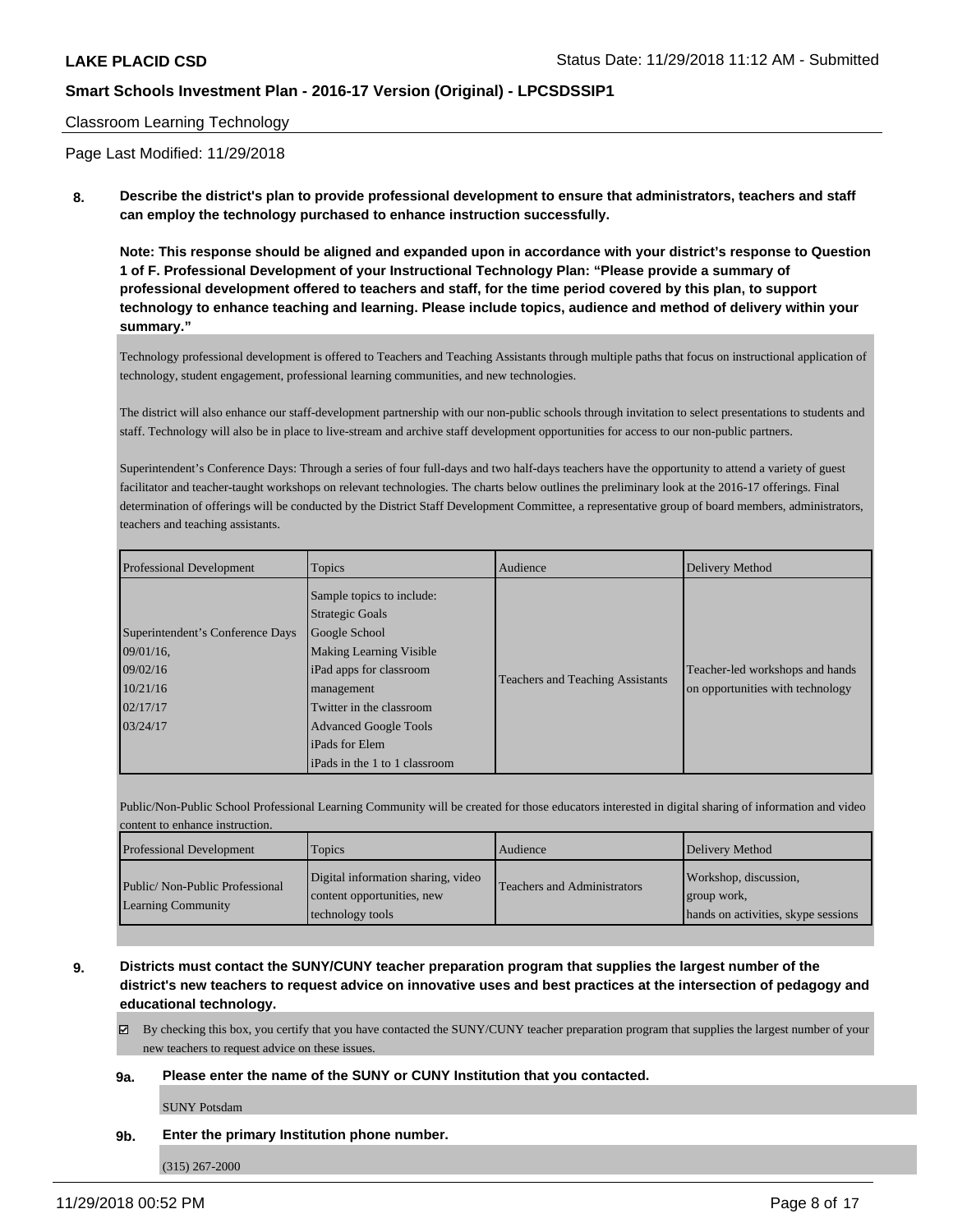Classroom Learning Technology

Page Last Modified: 11/29/2018

**9c. Enter the name of the contact person with whom you consulted and/or will be collaborating with on innovative uses of technology and best practices.**

Dr. Anthony K. Betrus

**10. A district whose Smart Schools Investment Plan proposes the purchase of technology devices and other hardware must account for nonpublic schools in the district.**

#### **Are there nonpublic schools within your school district?**

 $\hfill \square$  No

**10a. Describe your plan to loan purchased hardware to nonpublic schools within your district. The plan should use your district's nonpublic per-student loan amount calculated below, within the framework of the guidance. Please enter the date by which nonpublic schools must request classroom technology items. Also, specify in your response the devices that the nonpublic schools have requested, as well as in the in the Budget and the Expenditure Table at the end of the page.**

The Lake Placid Central School District will loan hardware on an equitable basis to non-public schools in the district upon request. The non-public student loan amount calculates to the equivalent of \$174.00 per pupil. Non-public schools may request to borrow hardware purchased with Smart Schools Bond Act funding by sending a request to the District Clerk between June 1st and August 31st for the following academic year. Equipment loans and support will be coordinated by the Superintendent's designee. Hardware loans will be made for a period of one academic year. During our consultations with the non-public schools in our district St. Agnes School and North Country School identified that they would be most receptive to borrowing mobile labs of iPad tablets, Northwood identified that they would be receptive to borrowing a mobile lab of Chromebooks. The consultation meeting involved the LPCSD Superintendent, Technology Coordinator and the Heads of School of the Non-public schools. In each meeting the District was clear as to the extent of the funding that could go to each non-public school based on their student population. In each case the non-public schools indicated they DID NOT WANT TO BORROW THE MAXIMUM AMOUNT. **In this Smart Schools Investment Plan the non-public schools are receiving, accepting and declining the following amounts of their allocation:**

**St. Agnes School: allocation: \$6621, accepting: \$6596, declining: \$25**

**North Country School: allocation: \$14287, accepting: \$3436, declining: \$10851**

**Northwood School: allocation: \$27530, accepting: \$4536, declining: \$22994**

**The non-public student loan amount initially calculates to the equivalent of \$162 per pupil. Due to the closure of the National Sports Academy, and the 21 students that were enrolled there in 2014, their allocation would have been \$3402. That amount will be shared among the three remaining non-public schools, increasing their per pupil amount to \$174. There is no way to show this in the non-public loan calculator below.**

**10b. A final Smart Schools Investment Plan cannot be approved until school authorities have adopted regulations specifying the date by which requests from nonpublic schools for the purchase and loan of Smart Schools Bond Act classroom technology must be received by the district.**

 $\boxtimes$  By checking this box, you certify that you have such a plan and associated regulations in place that have been made public.

#### **11. Nonpublic Classroom Technology Loan Calculator**

**The Smart Schools Bond Act provides that any Classroom Learning Technology purchases made using Smart Schools funds shall be lent, upon request, to nonpublic schools in the district. However, no school district shall be required to loan technology in amounts greater than the total obtained and spent on technology pursuant to the Smart Schools Bond Act and the value of such loan may not exceed the total of \$250 multiplied by the nonpublic school enrollment in the base year at the time of enactment.**

**See:**

**http://www.p12.nysed.gov/mgtserv/smart\_schools/docs/Smart\_Schools\_Bond\_Act\_Guidance\_04.27.15\_Final.pdf.**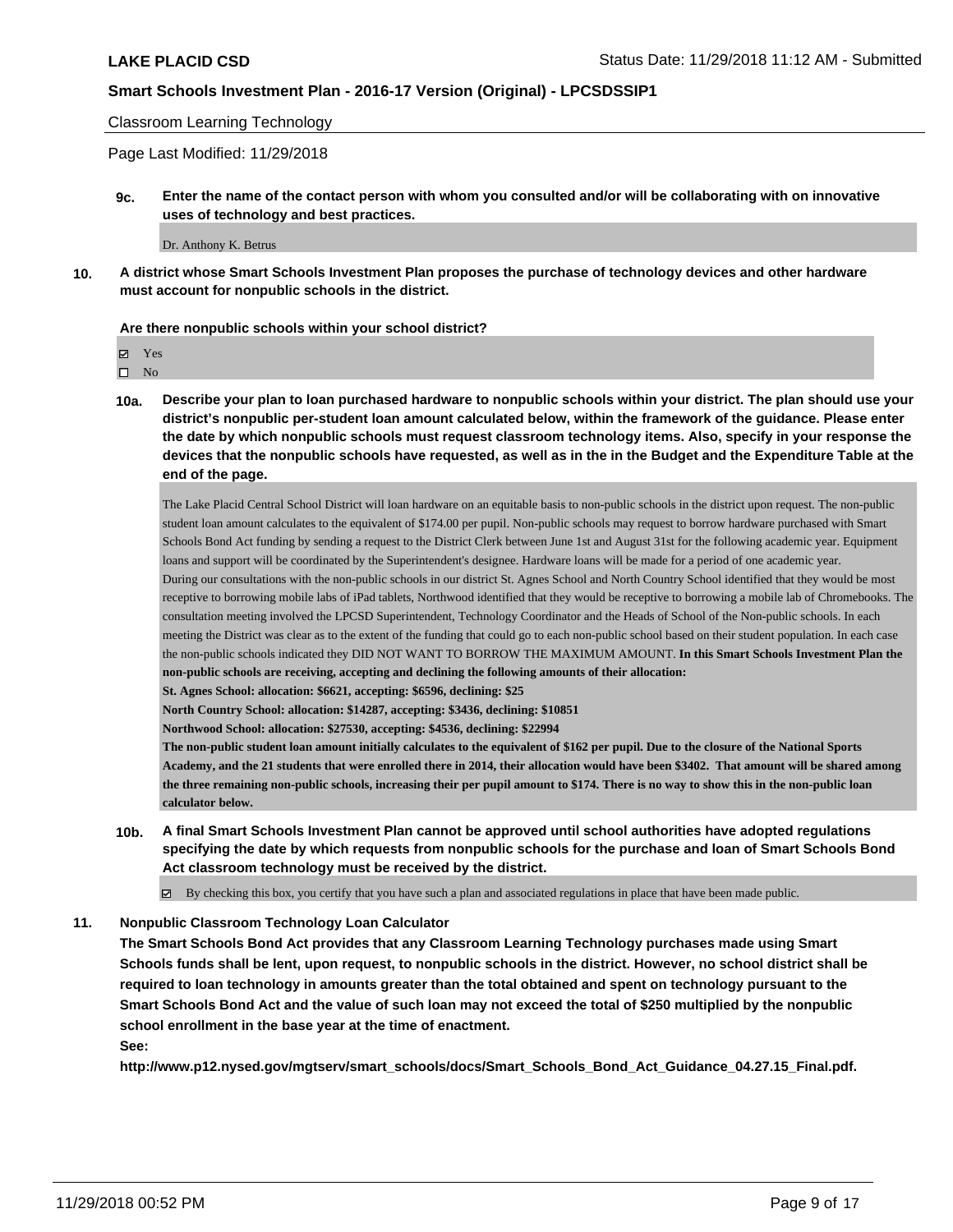Classroom Learning Technology

Page Last Modified: 11/29/2018

|                                       | <sub>1</sub> . Classroom<br>Technology<br>Sub-allocation | l 2. Public<br>Enrollment<br>(2014-15) | 3. Nonpublic<br>Enrollment<br>$(2014-15)$ | l 4. Sum of<br>Public and<br>Nonpublic<br>Enrollment | l 5. Total Per<br>Pupil Sub-<br>l allocation | 6. Total<br>Nonpublic Loan<br>Amount |
|---------------------------------------|----------------------------------------------------------|----------------------------------------|-------------------------------------------|------------------------------------------------------|----------------------------------------------|--------------------------------------|
| Calculated Nonpublic Loan<br>  Amount | 155,178                                                  | 661                                    | 299                                       | 960                                                  | 162                                          | 48.438                               |

**12. To ensure the sustainability of technology purchases made with Smart Schools funds, districts must demonstrate a long-term plan to maintain and replace technology purchases supported by Smart Schools Bond Act funds. This sustainability plan shall demonstrate a district's capacity to support recurring costs of use that are ineligible for Smart Schools Bond Act funding such as device maintenance, technical support, Internet and wireless fees, maintenance of hotspots, staff professional development, building maintenance and the replacement of incidental items. Further, such a sustainability plan shall include a long-term plan for the replacement of purchased devices and equipment at the end of their useful life with other funding sources.**

By checking this box, you certify that the district has a sustainability plan as described above.

**13. Districts must ensure that devices purchased with Smart Schools Bond funds will be distributed, prepared for use, maintained and supported appropriately. Districts must maintain detailed device inventories in accordance with generally accepted accounting principles.**

By checking this box, you certify that the district has a distribution and inventory management plan and system in place.

**14. If you are submitting an allocation for Classroom Learning Technology complete this table. Note that the calculated Total at the bottom of the table must equal the Total allocation for this category that you entered in the SSIP Overview overall budget.**

|                          | Sub-Allocation |
|--------------------------|----------------|
| Interactive Whiteboards  | $\overline{0}$ |
| <b>Computer Servers</b>  | $\overline{0}$ |
| <b>Desktop Computers</b> | 32,520         |
| Laptop Computers         | 77,370         |
| <b>Tablet Computers</b>  | 38,870         |
| <b>Other Costs</b>       | 6,418          |
| Totals:                  | 155,178        |

**15. Please detail the type, quantity, per unit cost and total cost of the eligible items under each sub-category. This is especially important for any expenditures listed under the "Other" category. All expenditures must be capital-bond eligible to be reimbursed through the SSBA. If you have any questions, please contact us directly through smartschools@nysed.gov.**

**Please specify in the "Item to be Purchased" field which specific expenditures and items are planned to meet the district's nonpublic loan requirement, if applicable.**

**NOTE: Wireless Access Points that will be loaned/purchased for nonpublic schools should ONLY be included in this category, not under School Connectivity, where public school districts would list them.**

**Add rows under each sub-category for additional items, as needed.**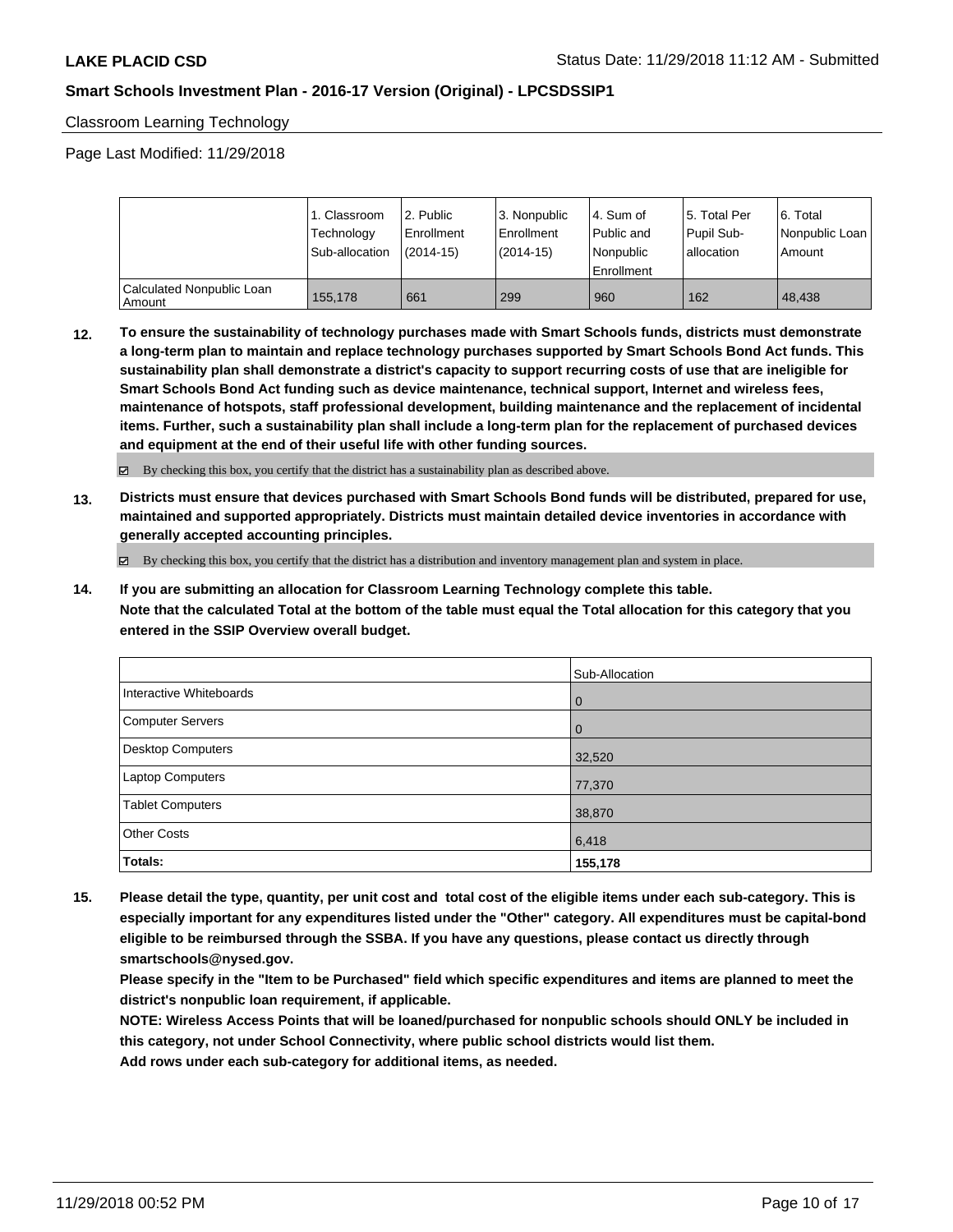# Classroom Learning Technology

Page Last Modified: 11/29/2018

| Select the allowable expenditure          | Item to be Purchased                          | Quantity | Cost per Item | <b>Total Cost</b> |
|-------------------------------------------|-----------------------------------------------|----------|---------------|-------------------|
| type.<br>Repeat to add another item under |                                               |          |               |                   |
| each type.                                |                                               |          |               |                   |
|                                           |                                               |          |               |                   |
| <b>Desktop Computers</b>                  | Dell OptiPlex 3050 SSF                        | 20       | 577           | 11,540            |
| <b>Other Costs</b>                        | Dell 24 Monitor                               | 20       | 169           | 3,380             |
| <b>Desktop Computers</b>                  | iMac 21.5                                     | 20       | 1,049         | 20,980            |
| <b>Laptop Computers</b>                   | MacBook Pro Laptops                           | 20       | 1,249         | 24,980            |
| <b>Laptop Computers</b>                   | Leonova Ideapad 320-15AST                     | 35       | 380           | 13,300            |
| <b>Laptop Computers</b>                   | Dell Chromebook 11                            | 162      | 215           | 34,830            |
| <b>Tablet Computers</b>                   | iPad Air Wi-Fi 32GB                           | 100      | 299           | 29,900            |
| <b>Other Costs</b>                        | Ipad cases                                    | 100      | 17            | 1,700             |
| <b>Other Costs</b>                        | Seahorse SE920FPL, GM Protective              | 3        | 276           | 828               |
|                                           | Equipment Cases (Non-public loan              |          |               |                   |
|                                           | item)                                         |          |               |                   |
| <b>Other Costs</b>                        | Ipad cases (non-public loan item)             | 30       | 17            | 510               |
|                                           |                                               |          |               |                   |
| <b>Tablet Computers</b>                   | iPad Air Wi-Fi 32GB (non-public loan<br>item) | 30       | 299           | 8,970             |
| <b>Laptop Computers</b>                   | Dell Chromebook 11 (non-public loan           | 20       | 213           | 4,260             |
|                                           | item)                                         |          |               |                   |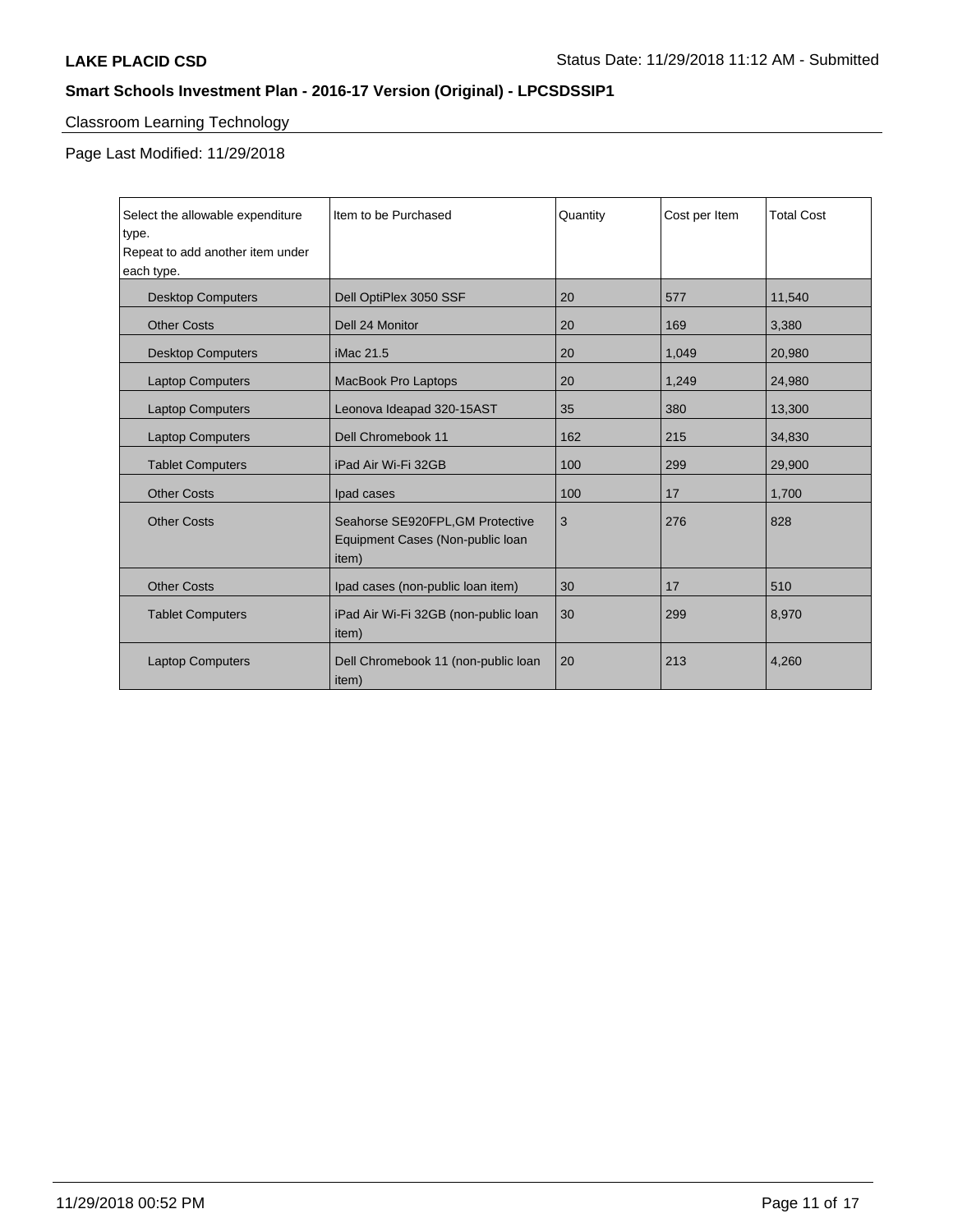## High-Tech Security Features

Page Last Modified: 01/08/2018

**1. Describe how you intend to use Smart Schools Bond Act funds to install high-tech security features in school buildings and on school campuses.**

Lake Placid Central School will use Smart Schools Bond Act funds to upgrade and expand our electronic security systems. Our current security monitoring system monitors exterior doorways to the Middle/High School and Elementary School. We will use Smart Schools Bond Act funds to upgrade all exterior security cameras. Additionally new cameras will be added to monitor interior locations in both buildings. School district administrators will have access to the security monitoring system through a secure network connection. In the event of an emergency all cameras will be accessible electronically by local law enforcement and emergency agencies.

**2. All plans and specifications for the erection, repair, enlargement or remodeling of school buildings in any public school district in the State must be reviewed and approved by the Commissioner. Districts that plan capital projects using their Smart Schools Bond Act funds will undergo a Preliminary Review Process by the Office of Facilities Planning.** 

**Please indicate on a separate row each project number given to you by the Office of Facilities Planning.**

| Project Number         |  |
|------------------------|--|
| 15-11-02-04-7-999-BA1  |  |
| 15-11-02-04-7-999-0001 |  |

- **3. Was your project deemed eligible for streamlined Review?**
	- Yes
	- $\square$  No
	- **3a. Districts with streamlined projects must certify that they have reviewed all installations with their licensed architect or engineer of record, and provide that person's name and license number. The licensed professional must review the products and proposed method of installation prior to implementation and review the work during and after completion in order to affirm that the work was code-compliant, if requested.**

 $\boxtimes$  By checking this box, you certify that the district has reviewed all installations with a licensed architect or engineer of record.

**4. Include the name and license number of the architect or engineer of record.**

| Name                     | License Number |
|--------------------------|----------------|
| <b>Mosaic Associates</b> | 25849          |

**5. If you have made an allocation for High-Tech Security Features, complete this table. Note that the calculated Total at the bottom of the table must equal the Total allocation for this category that you entered in the SSIP Overview overall budget.**

|                                                      | Sub-Allocation |
|------------------------------------------------------|----------------|
| Capital-Intensive Security Project (Standard Review) | l O            |
| <b>Electronic Security System</b>                    | 92,463         |
| Entry Control System                                 | l O            |
| Approved Door Hardening Project                      | $\Omega$       |
| <b>Other Costs</b>                                   | $\Omega$       |
| Totals:                                              | 92,463         |

**6. Please detail the type, quantity, per unit cost and total cost of the eligible items under each sub-category. This is**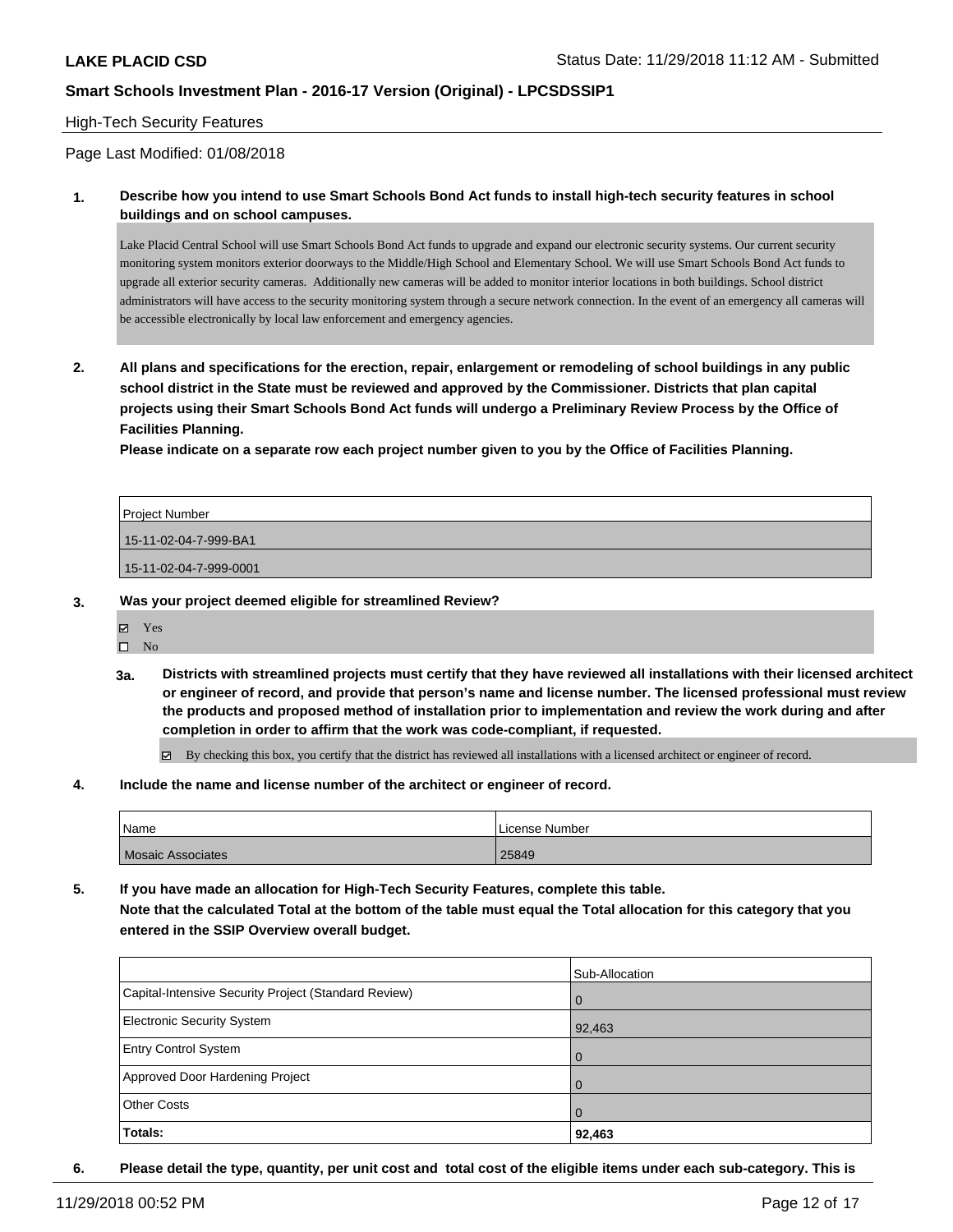## High-Tech Security Features

# Page Last Modified: 01/08/2018

**especially important for any expenditures listed under the "Other" category. All expenditures must be capital-bond eligible to be reimbursed through the SSBA. If you have any questions, please contact us directly through smartschools@nysed.gov.**

## **Add rows under each sub-category for additional items, as needed.**

| Select the allowable expenditure<br>type.<br>Repeat to add another item under | Item to be purchased                                                                 | Quantity | Cost per Item | <b>Total Cost</b> |
|-------------------------------------------------------------------------------|--------------------------------------------------------------------------------------|----------|---------------|-------------------|
| each type.                                                                    |                                                                                      | 1.00     |               |                   |
| <b>Electronic Security System</b>                                             | Dell R320 single Xeon Processor, 8GB<br>Ram                                          |          | 7,002         | 7,002             |
| <b>Electronic Security System</b>                                             | BadgePass PoE Gigabit Switch 24 port<br>#BMP041001                                   | 1.00     | 513           | 513               |
| <b>Electronic Security System</b>                                             | 3 MP Mini Vandal Proof Outdoor IP66.<br>4mm lense@F1.8 #A-47                         | 7.00     | 388           | 2,716             |
| <b>Electronic Security System</b>                                             | Outdoor wall mounting bracket and<br>skirt for the A-44 camera                       | 7.00     | 67            | 469               |
| <b>Electronic Security System</b>                                             | Pendant Mount for the A-44 cameras                                                   | 7.00     | 73            | 509               |
| <b>Electronic Security System</b>                                             | Indoor/outdoor 5MP IP68 rates, fixed<br>focal 360 camera #B-5360                     | 1.00     | 631           | 631               |
| <b>Electronic Security System</b>                                             | Mini Dome Wall Mount for B-5360<br>dome camera                                       | 1.00     | 44            | 44                |
| <b>Electronic Security System</b>                                             | 8-Channel Ethernet over COAX with<br>pass-through PoE #CLFE8COAX                     | 1.00     | 1,710         | 1,710             |
| <b>Electronic Security System</b>                                             | Single-channel ethernet over COAX<br>with pass-through PoE #CLFE1COAX                | 7.00     | 333           | 2,328             |
| <b>Electronic Security System</b>                                             | Indoor/Outdoor 3MP, IR Vandal Dome,<br>2.8mm@F2.0, Progressive scan<br>CMOS, #A-34-W | 5.00     | 364           | 1,819             |
| <b>Electronic Security System</b>                                             | Wall Mount for the A-14 & A-34<br>cameras                                            | 5.00     | 34            | 170               |
| <b>Electronic Security System</b>                                             | Indoor/Outdoor 5MP Fixed Focal 360<br>camera #B-5360                                 | 2.00     | 630           | 1,261             |
| <b>Electronic Security System</b>                                             | Mini Dome wall mount for cameras #B-<br>MD-WM                                        | 2.00     | 44            | 87                |
| <b>Electronic Security System</b>                                             | BadgePass PoE Gigabit Switch 24 port<br>#BMP041001                                   | 1.00     | 513           | 513               |
| <b>Electronic Security System</b>                                             | Indoor/Outdoor 3MP, IR Vandal Dome<br>#A-34-W camera                                 | 5.00     | 364           | 1,819             |
| <b>Electronic Security System</b>                                             | Wall mount A-14, A-34 camera #A-<br>MD-WD                                            | 5.00     | 34            | 170               |
| <b>Electronic Security System</b>                                             | Indoor/Outdoor 5MP Fixed Focal 360<br>camera #B-5360                                 | 2.00     | 630           | 1,261             |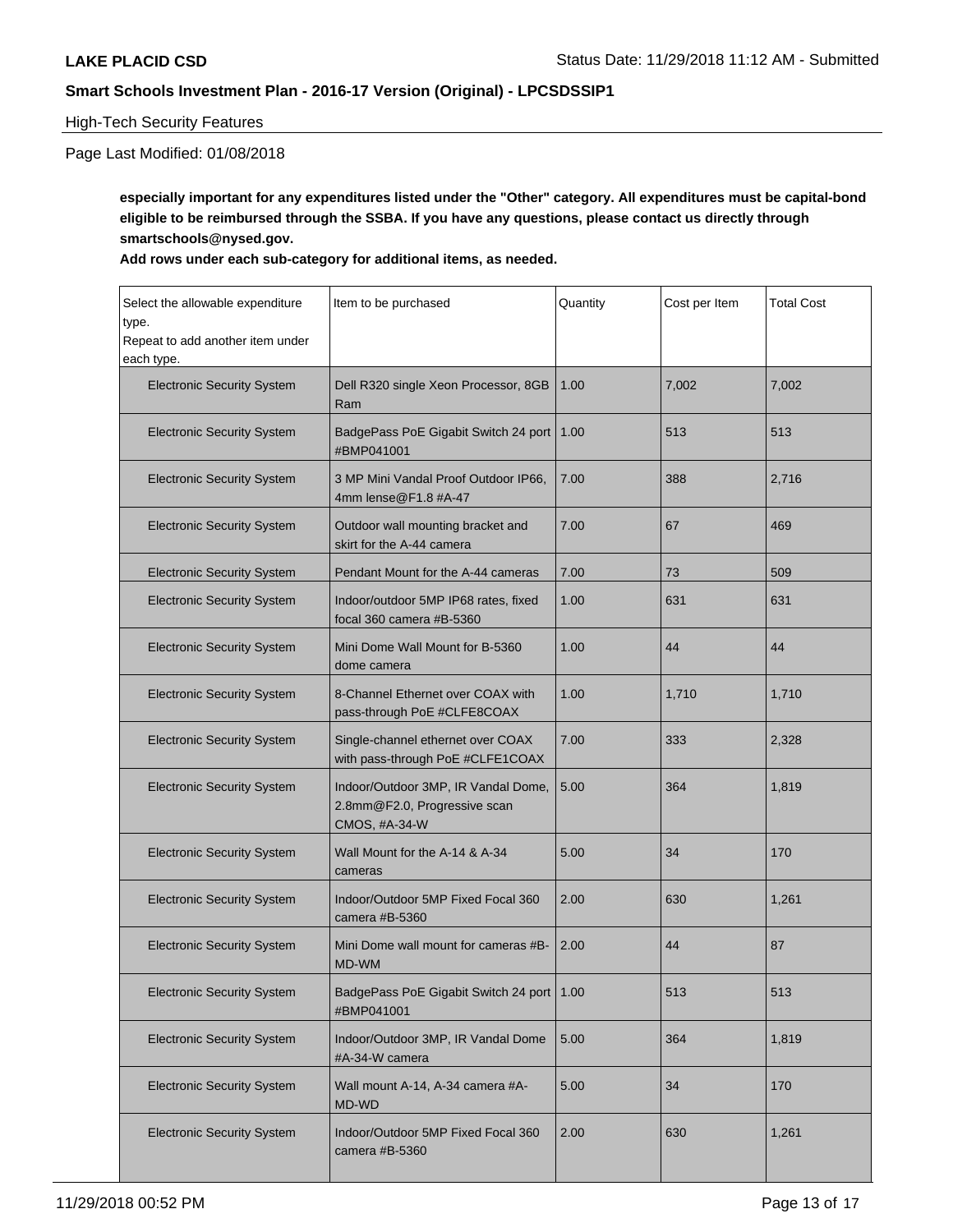# High-Tech Security Features

| Select the allowable expenditure<br>type.      | Item to be purchased                                                                                                                                      | Quantity | Cost per Item | <b>Total Cost</b> |
|------------------------------------------------|-----------------------------------------------------------------------------------------------------------------------------------------------------------|----------|---------------|-------------------|
| Repeat to add another item under<br>each type. |                                                                                                                                                           |          |               |                   |
| <b>Electronic Security System</b>              | Mini Dome wall mount for cameras #B-<br>MD-WM                                                                                                             | 2.00     | 44            | 87                |
| <b>Electronic Security System</b>              | 3 MP Mini Vandal Proof Outdoor IP66,<br>4mm lense@F1.8 #A-47                                                                                              | 2.00     | 388           | 776               |
| <b>Electronic Security System</b>              | Outdoor wall mounting bracket and<br>skirt for the A-44 camera                                                                                            | 2.00     | 67            | 134               |
| <b>Electronic Security System</b>              | Pendant Mount for the A-44 cameras                                                                                                                        | 2.00     | 73            | 146               |
| <b>Electronic Security System</b>              | Indoor/Outdoor 3MP, IR Vandal Dome<br>#A-34-W camera                                                                                                      | 6.00     | 364           | 2,183             |
| <b>Electronic Security System</b>              | Wall mount A-14, A-34 camera #A-<br>MD-WD                                                                                                                 | 6.00     | 34            | 204               |
| <b>Electronic Security System</b>              | Indoor/Outdoor 5MP Fixed Focal 360<br>camera #B-5360                                                                                                      | 2.00     | 630           | 1,261             |
| <b>Electronic Security System</b>              | Mini Dome wall mount for cameras #B-<br>MD-WM                                                                                                             | 2.00     | 44            | 87                |
| <b>Electronic Security System</b>              | Indoor/Outdoor 5MP Fixed Focal 360<br>camera #B-5360                                                                                                      | 1.00     | 630           | 630               |
| <b>Electronic Security System</b>              | corner mount bracked for B-31 & B-<br>210 cameras for B31-WM-HD                                                                                           | 1.00     | 142           | 142               |
| <b>Electronic Security System</b>              | BadgePass PoE Gigabit Switch 8 port<br>#BMP041002                                                                                                         | 1.00     | 315           | 315               |
| <b>Electronic Security System</b>              | Indoor/Outdoor 3MP, IR Vandal Dome<br>#A-34-W camera                                                                                                      | 3.00     | 364           | 1,091             |
| <b>Electronic Security System</b>              | Wall mount A-14, A-34 camera #A-<br>MD-WD                                                                                                                 | 3.00     | 34            | 102               |
| <b>Electronic Security System</b>              | Indoor/Outdoor 5MP Fixed Focal 360<br>camera #B-5360                                                                                                      | 1.00     | 630           | 630               |
| <b>Electronic Security System</b>              | Mini Dome wall mount for cameras #B-<br>MD-WM                                                                                                             | 1.00     | 44            | 44                |
| <b>Electronic Security System</b>              | 3 MP Mini Vandal Proof Outdoor IP66,<br>4mm lense@F1.8 #A-47                                                                                              | 1.00     | 388           | 388               |
| <b>Electronic Security System</b>              | Outdoor wall mounting bracket and<br>skirt for the A-44 camera                                                                                            | 1.00     | 67            | 67                |
| <b>Electronic Security System</b>              | Pendant Mount for the A-44 cameras                                                                                                                        | 1.00     | 73            | 73                |
| <b>Electronic Security System</b>              | 60' Boom Lift installation rental: rented<br>by the vendor for one (1) week this<br>equipment will be used to install<br>exterior cameras on the building | 1.00     | 1,940         | 1,940             |
| <b>Electronic Security System</b>              | Customer Loyalty materials discount                                                                                                                       | 1.00     | $-3,332$      | $-3,332$          |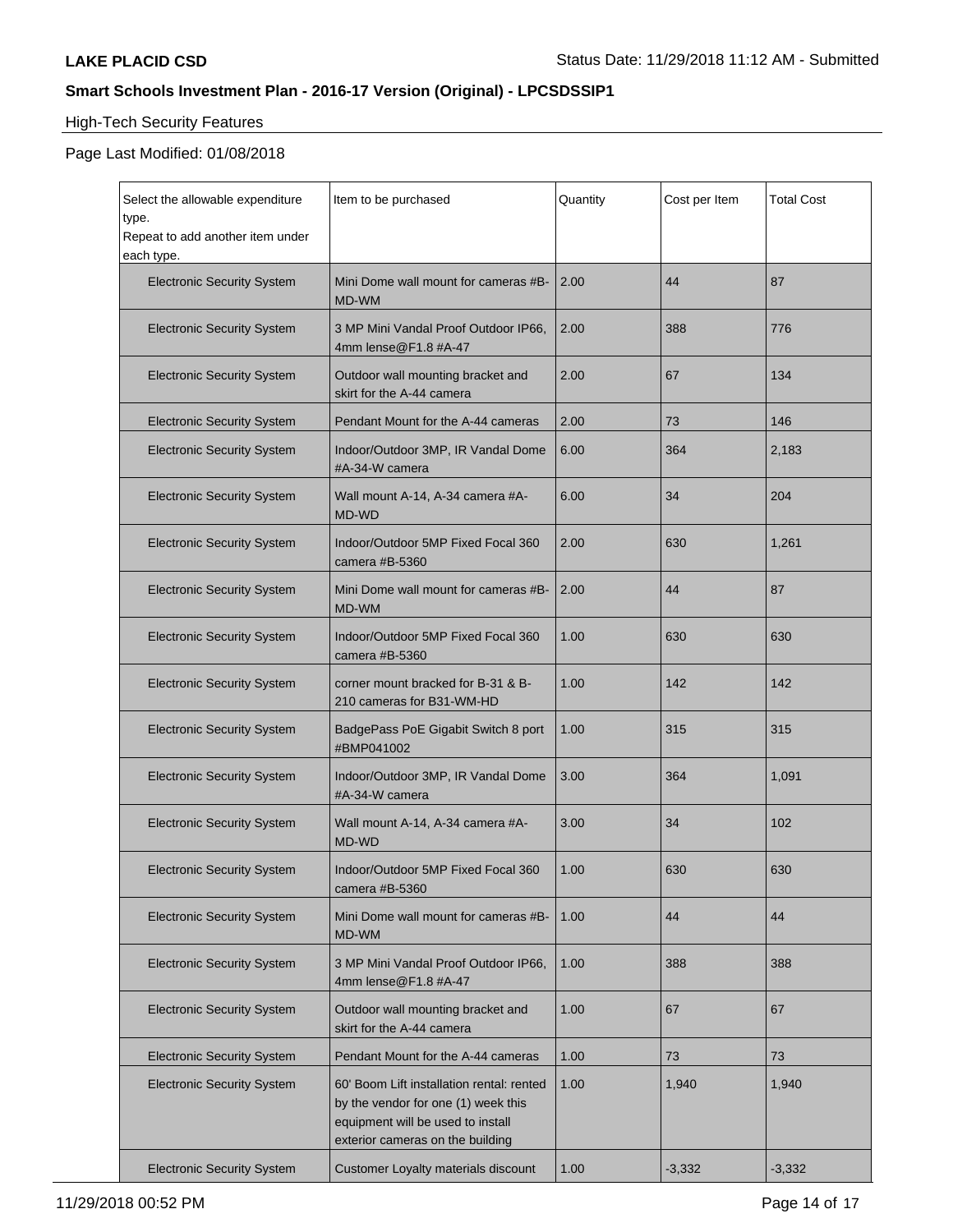# High-Tech Security Features

| Select the allowable expenditure<br>type.<br>Repeat to add another item under<br>each type. | Item to be purchased                                                  | Quantity | Cost per Item | <b>Total Cost</b> |
|---------------------------------------------------------------------------------------------|-----------------------------------------------------------------------|----------|---------------|-------------------|
|                                                                                             | 10%                                                                   |          |               |                   |
| <b>Electronic Security System</b>                                                           | Dell Optiplex 7020 #NVR-T-1-4TB                                       | 1.00     | 2,390         | 2,390             |
| <b>Electronic Security System</b>                                                           | BadgePass PoE Gigabit Switch 24 port<br>#BMP041001                    | 1.00     | 513           | 513               |
| <b>Electronic Security System</b>                                                           | 3 MP Mini Vandal Proof Outdoor IP66,<br>4mm lense@F1.8 #A-47          | 6.00     | 388           | 2,328             |
| <b>Electronic Security System</b>                                                           | Outdoor wall mounting bracket and<br>skirt for the A-44 camera        | 6.00     | 67            | 402               |
| <b>Electronic Security System</b>                                                           | Indoor/Outdoor 3MP, IR Vandal Dome<br>#A-34-W camera                  | 1.00     | 364           | 364               |
| <b>Electronic Security System</b>                                                           | 8-Channel Ethernet over COAX with<br>pass-through PoE #CLFE8COAX      | 1.00     | 1,710         | 1,710             |
| <b>Electronic Security System</b>                                                           | Single-channel ethernet over COAX<br>with pass-through PoE #CLFE1COAX | 7.00     | 333           | 2,328             |
| <b>Electronic Security System</b>                                                           | Indoor/Outdoor 5MP Fixed Focal 360<br>camera #B-5360                  | 1.00     | 630           | 630               |
| <b>Electronic Security System</b>                                                           | Mini Dome wall mount for cameras #B-<br>MD-WM                         | 1.00     | 44            | 44                |
| <b>Electronic Security System</b>                                                           | Indoor/Outdoor 3MP, IR Vandal Dome<br>#A-34-W camera                  | 4.00     | 364           | 1,455             |
| <b>Electronic Security System</b>                                                           | Wall mount A-14, A-34 camera #A-<br>MD-WD                             | 4.00     | 34            | 136               |
| <b>Electronic Security System</b>                                                           | BadgePass PoE Gigabit Switch 8 port<br>#BMP041002                     | 1.00     | 314           | 314               |
| <b>Electronic Security System</b>                                                           | Indoor/Outdoor 3MP, IR Vandal Dome<br>#A-34-W camera                  | 4.00     | 364           | 1,455             |
| <b>Electronic Security System</b>                                                           | Wall mount A-14, A-34 camera #A-<br>MD-WD                             | 4.00     | 34            | 136               |
| <b>Electronic Security System</b>                                                           | Indoor/Outdoor 3MP, IR Vandal Dome<br>#A-34-W camera                  | 1.00     | 364           | 364               |
| <b>Electronic Security System</b>                                                           | Wall mount A-14, A-34 camera #A-<br>MD-WD                             | 1.00     | 34            | 34                |
| <b>Electronic Security System</b>                                                           | AXIS T8123 high PoE midspan #5014-<br>204                             | 1.00     | 86            | 86                |
| <b>Electronic Security System</b>                                                           | 3 MP Mini Vandal Proof Outdoor IP66,<br>4mm lense@F1.8 #A-47          | 2.00     | 388           | 776               |
| <b>Electronic Security System</b>                                                           | Outdoor wall mounting bracket and<br>skirt for the A-44 camera        | 2.00     | 67            | 134               |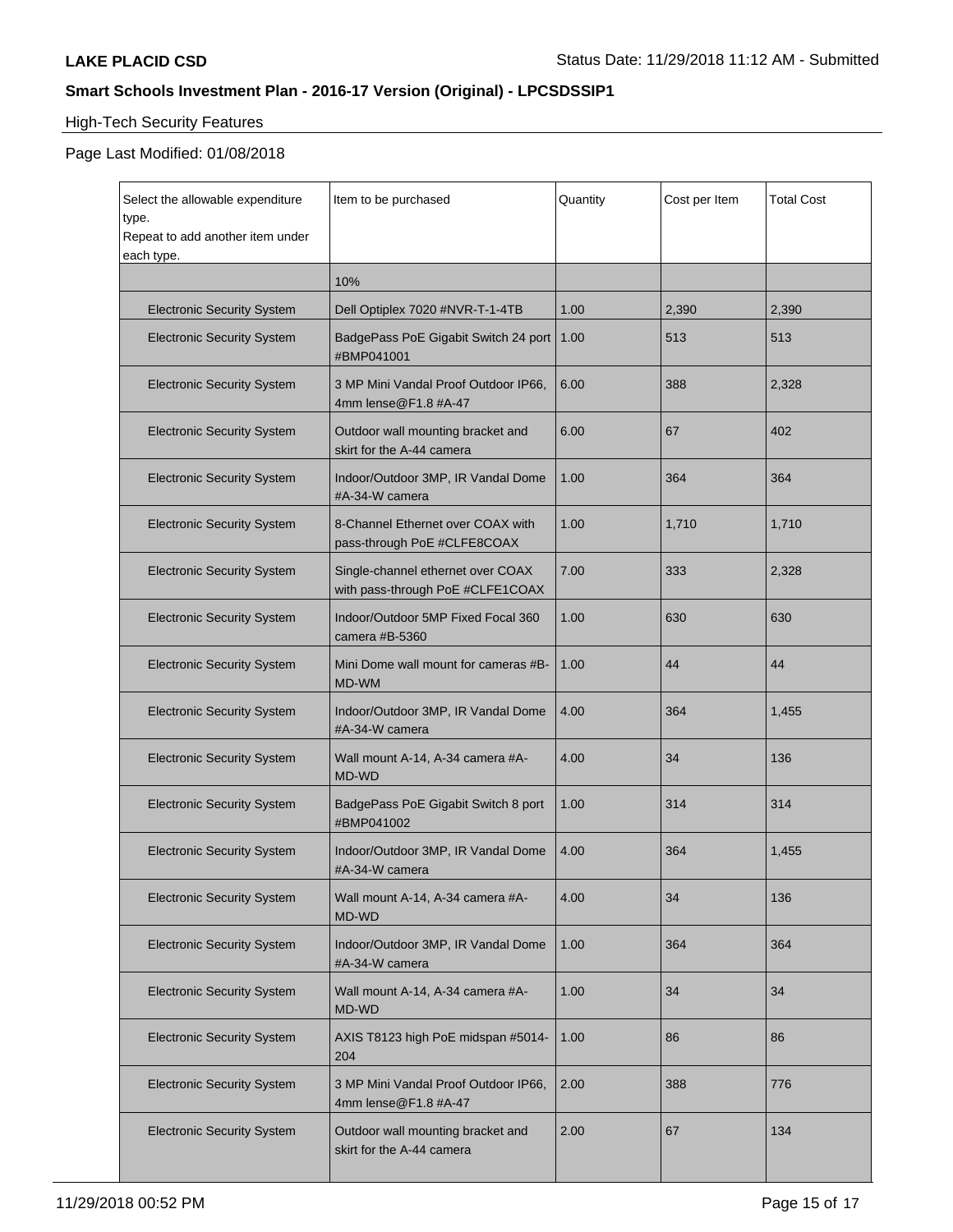# High-Tech Security Features

| Select the allowable expenditure<br>type.<br>Repeat to add another item under<br>each type. | Item to be purchased                                                                                                                                                                                                                                                                                                                                            | Quantity | Cost per Item | <b>Total Cost</b> |
|---------------------------------------------------------------------------------------------|-----------------------------------------------------------------------------------------------------------------------------------------------------------------------------------------------------------------------------------------------------------------------------------------------------------------------------------------------------------------|----------|---------------|-------------------|
| <b>Electronic Security System</b>                                                           | Small 32' scissor lift installation rental:<br>rented by the vendor for one (1) week<br>this equipment will be used to install<br>exterior cameras on the building                                                                                                                                                                                              | 1.00     | 970           | 970               |
| <b>Electronic Security System</b>                                                           | Customer Loyalty materials discount<br>10%                                                                                                                                                                                                                                                                                                                      | 1.00     | $-1,656$      | $-1,656$          |
| <b>Electronic Security System</b>                                                           | Elementary School Equipment install<br>labor (61 hours) labor rate \$120/hour<br>on NYS Contract #PT63106 for Essex<br>County                                                                                                                                                                                                                                   | 61.00    | 120           | 7,320             |
| <b>Electronic Security System</b>                                                           | Elementary School Equipment labor<br>using a lift (16 hours) labor rate<br>\$120/hour on NYS Contract #PT63106<br>for Essex County                                                                                                                                                                                                                              | 16.00    | 120           | 1,920             |
| <b>Electronic Security System</b>                                                           | <b>Elementary School Professional</b><br>Training (3 hours): training to include<br>building and district administrators,<br>secretarial staff, custodial staff, local<br>fire department, and State and local<br>police department representatives. The<br>purpose of the training is to train<br>stakeholders in use and remote access<br>of security system. | 3.00     | 120           | 360               |
| <b>Electronic Security System</b>                                                           | <b>Elementary School Cable/Conduit</b><br>Labor (47 hours)                                                                                                                                                                                                                                                                                                      | 47.00    | 120           | 5,640             |
| <b>Electronic Security System</b>                                                           | Elementary School Cable & Conduit                                                                                                                                                                                                                                                                                                                               | 1.00     | 1,811         | 1,811             |
| <b>Electronic Security System</b>                                                           | Elementary School Equipment install<br>labor (57 hours) labor rate \$120/hour<br>on NYS Contract #PT63106 for Essex<br>County                                                                                                                                                                                                                                   | 57.00    | 120           | 6,840             |
| <b>Electronic Security System</b>                                                           | MHS School Equipment install labor<br>(80 hours) labor rate \$120/hour on<br>NYS Contract #PT63106 for Essex<br>County                                                                                                                                                                                                                                          | 80.00    | 120           | 9,600             |
| <b>Electronic Security System</b>                                                           | MHS Professional Training (3 hours):<br>training to include building and district<br>administrators, secretarial staff,<br>custodial staff, local fire department,<br>and State and local police department<br>representatives. The purpose of the<br>training is to train stakeholders in use<br>and remote access of security system.                         | 3.00     | 120           | 360               |
| <b>Electronic Security System</b>                                                           | MHS Cable/Conduit Labor (90 hours)                                                                                                                                                                                                                                                                                                                              | 90.00    | 120           | 10,800            |